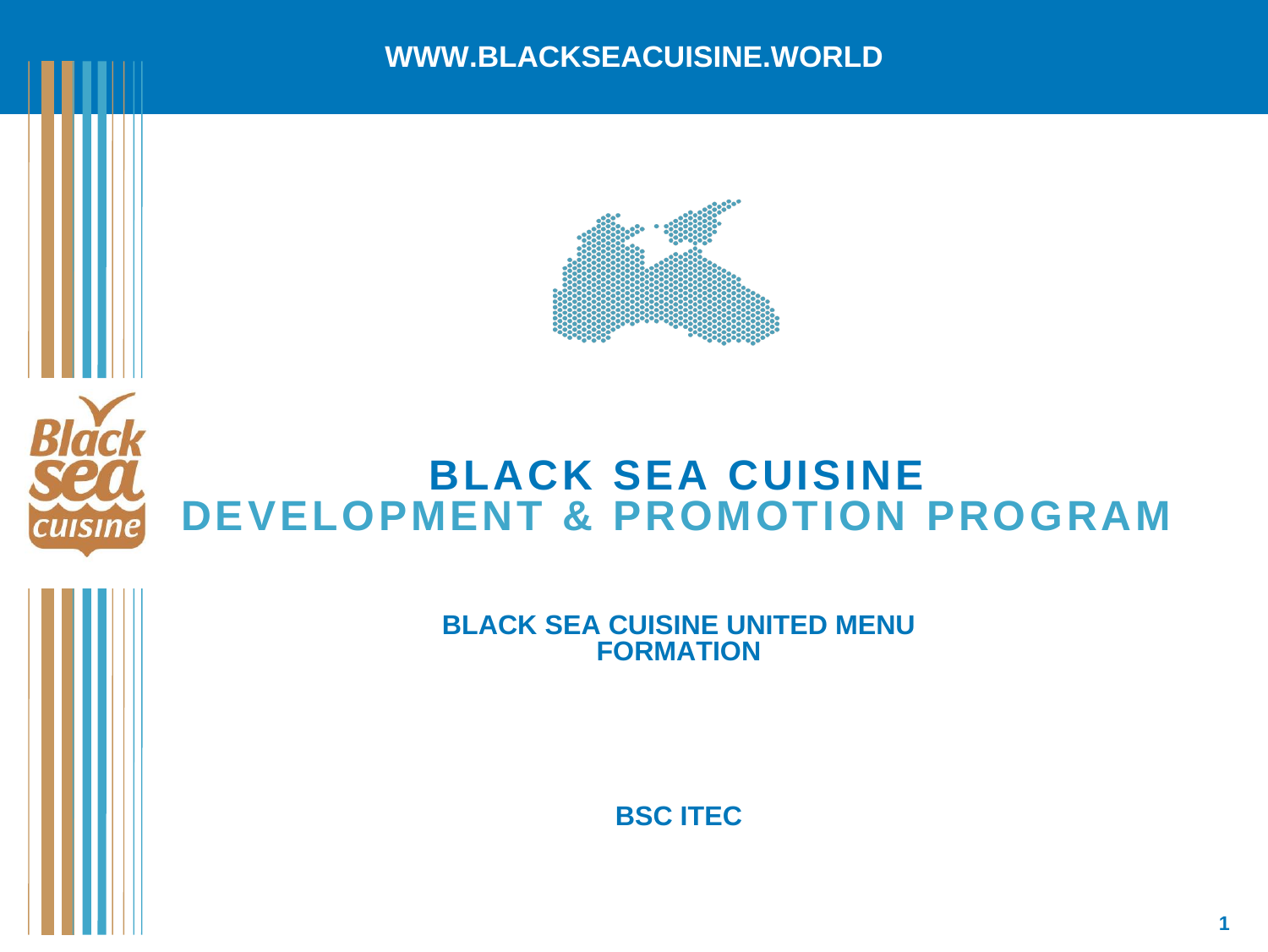### **BLACK SEA CUISINE UNITED MENU**

#### **F O R M A T I O N**



**GOAL -** IN 2021 GET **PRACTICAL TOOL - FINAL** UNITED MENU **1**



Black

**CUISINE** 

- **STRATEGY -** SELECT ONLY **MOST MARKETABLE** DISHES **2**
- **3 TACTIC - COAST BY COAST** SELECTION FROM **COMMON DATABASE** TO **MENU**

#### **GOAL**

**IN 2021 GET PRACTICAL TOOL FOR BUSINESS DEVELOPMENT**

#### **STRATEGY**

**SELECT FROM DATA BASE MOST MARKETABLE DISHES**

#### **TACTIC**

**ЛЕNU КОММЕРЧЕСКИ**Е ГРУЗОВ рейтинг транспортных компаний **ANALYSIS, DISCUSSIONS, CULINARY SESSIONS, TASTINGS, MARKETING ANALYSIS, SELECTION, & FINAL APPROVAL FOR MENU** 



**UNITED 'BLACK SEA CUISINE'**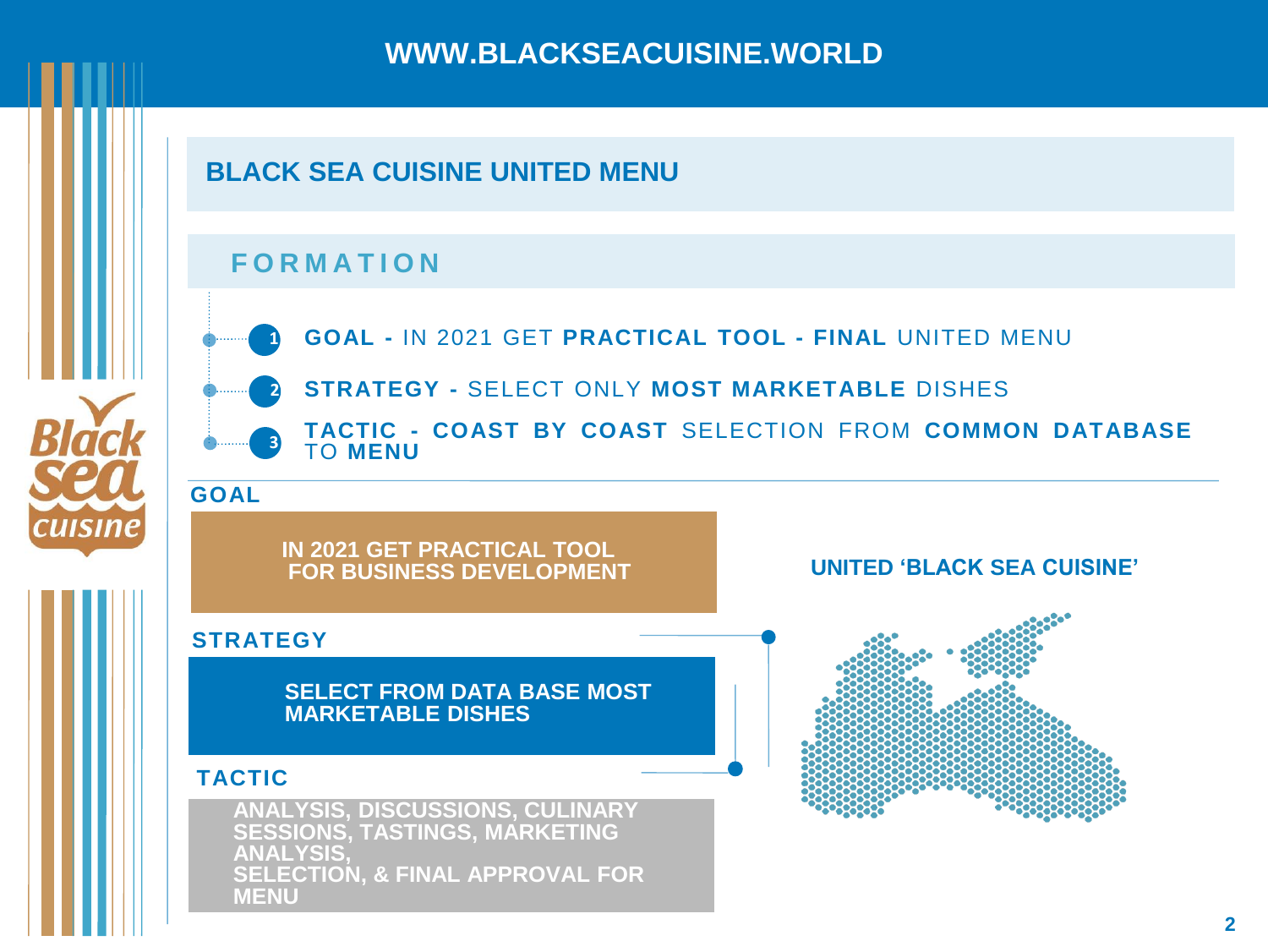### **C O M M O N D A T A B A S E**

- **TYPICAL** BLACK SEA **COASTAL AREA** DISHES AND PRODUCTS **1**
- **CONTAIN 662 ITEMS** COVERING **ALL COASTS** OF BLACK SEA **2**
- **3 PLATFORM** FOR UNITED MENU

**N A R R O W I N G O F T H E C O M M O N D A T A B A S E**

**SELECTION** CRITERIA- 20 **1**

Inrik

- 200+ **EXPERTS** INVOLVED **2**
- **3 LONG-LIST - 126** ITEMS **SHORT-LIST - 73** ITEMS

#### **B L A C K SEA C I S I N E U N I T E D M E N U**

- THE **CORE OF THE BLACK SEA CUISINE BRAND 1**
	- INCLUDE ONLY MOST **MARKETABLE 50 DISHES 2**
- **3 10 SPARE DISHES** FOR ADJUSTMENTS DURING THE MARKETING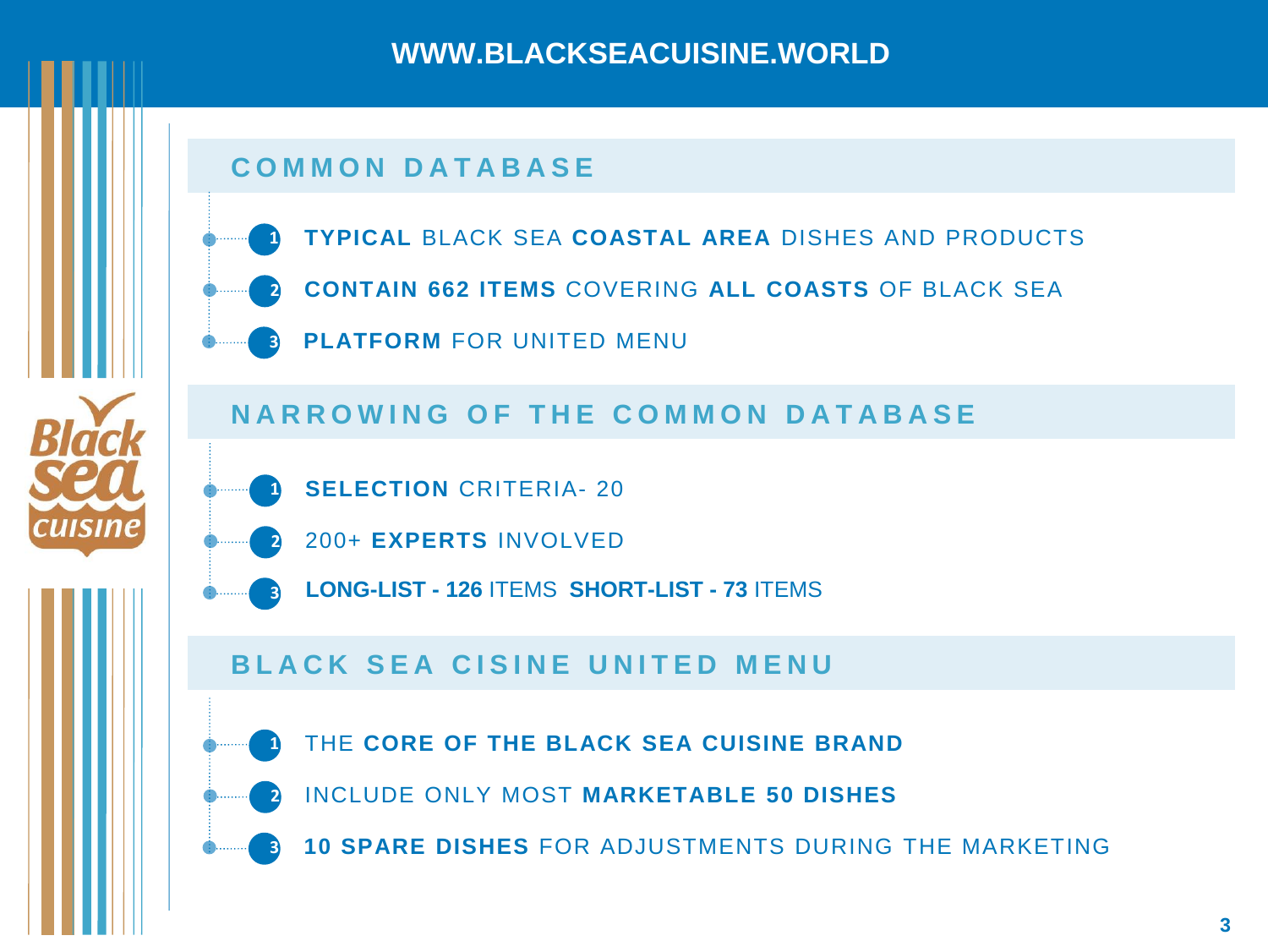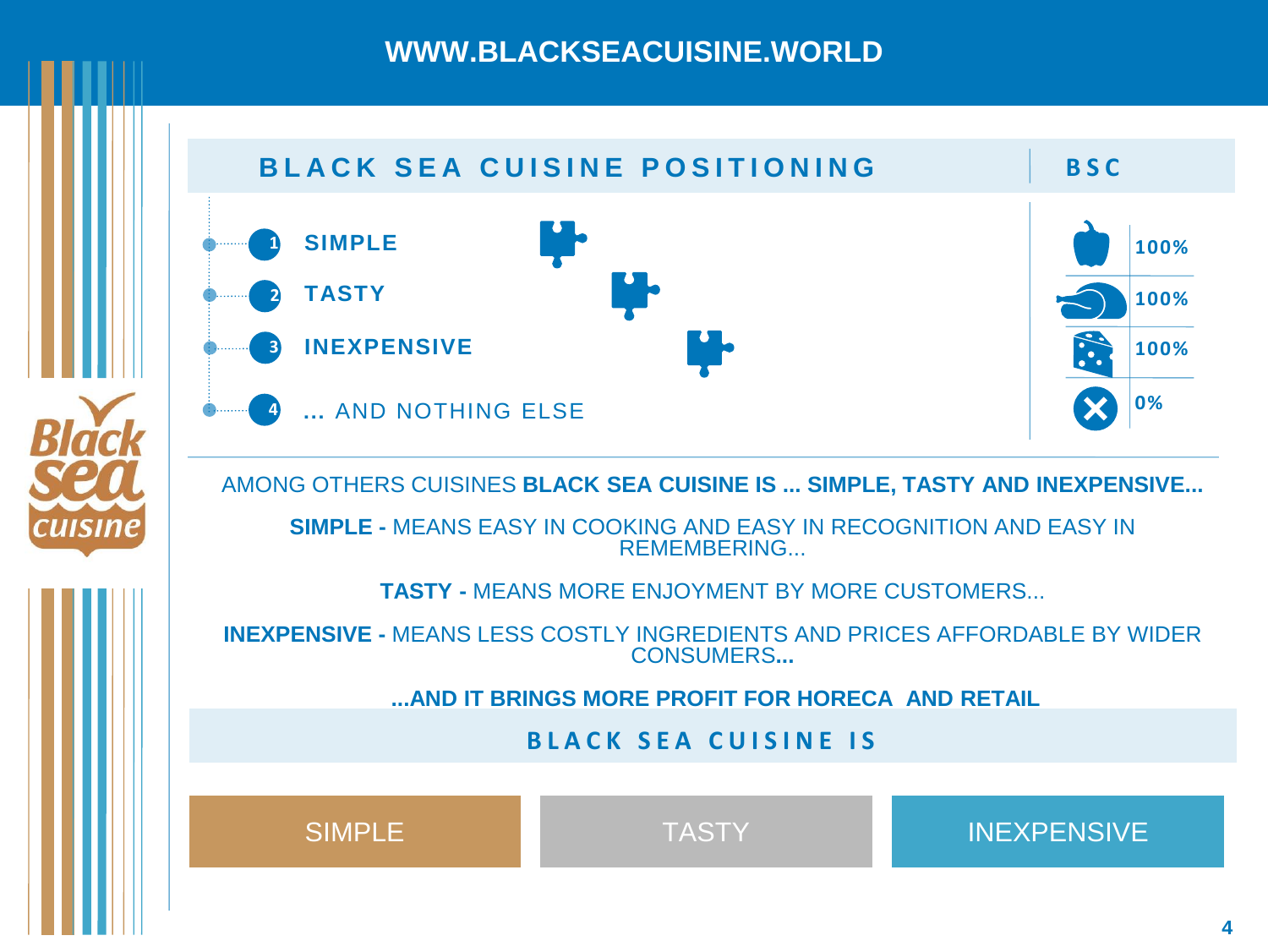#### **U N I T E D M E N U F O R M A T I O N**

#### **STEPS OF PROCEDURE**



Rlack

cuisine

COMMON DATABASE **ANALYSIS**

- RESULTS **DISCUSSION**
- **LONG LIST** FORMATION
- **CULINARY SESSIONS**
- DISH **TASTINGS**
	- POST TESTINGS **DISCUSSIONS**
	- **SHORT LIST** FORMATION
- **MARKETING ANALYSIS**
- FINAL **SELECTION** AND **APPROVAL**



DATA BASE 662 LONG LIST 126 SHORT LIST 73 UM 50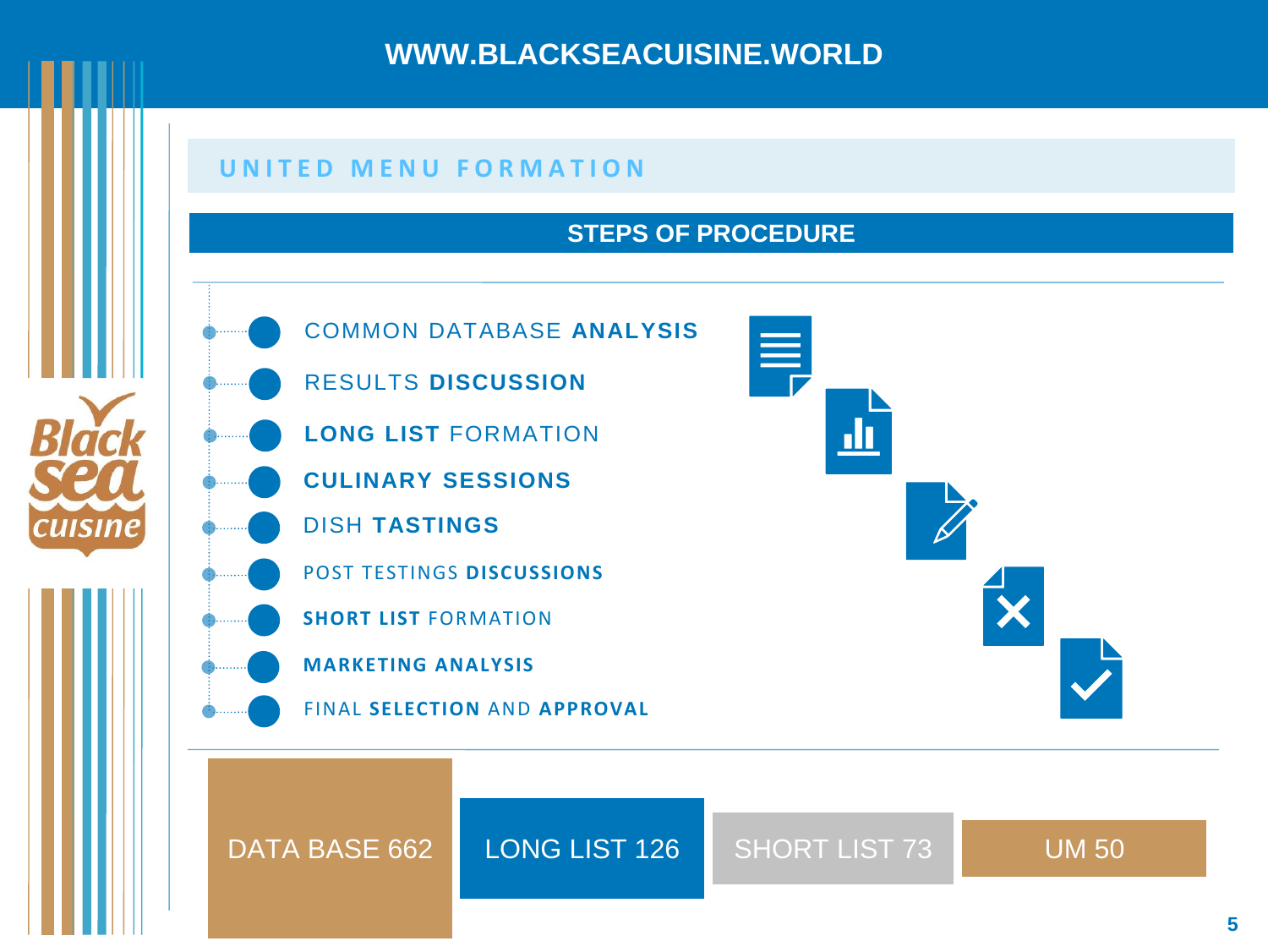#### **S E L E C T I O N C R I T E R I A**

#### **ANALYSIS, DISCUSSIONS,SELECTION, APPROVAL**

- **HISTORICAL ROOTS** RELATED TO THE BLACK SEA COASTAL AREA
- **PREVALENCE OF RECIPES** IN NEIGHBOURING COUNTRIES
- LOCAL PEOPLE/INBOUND TOURISTS **PERCEPTION /** DISH **PREFERENCE RATE**
- **SALES RECORDS** 2019 IN HORECA FOR LOCALS /INBOUND TOURISTS
- **COST OF INGREDIENTS** AT DOMESTIC MARKET / ACROSS COASTAL AREA
- CROOKING **SIMPLICITY / TIMING** OF DISH **PREPARATION**
- RECIPE **VARIABILITY / NAMING** OF THE DISH ACROSS THE COASTS
- POSITIVE OR NEGATIVE **CONNOTATIONS** OF THE NAME IN ENGLISH
- ATTRACTIVENESS FOR **MARKETING COMMUNICATIONS ...ETC.**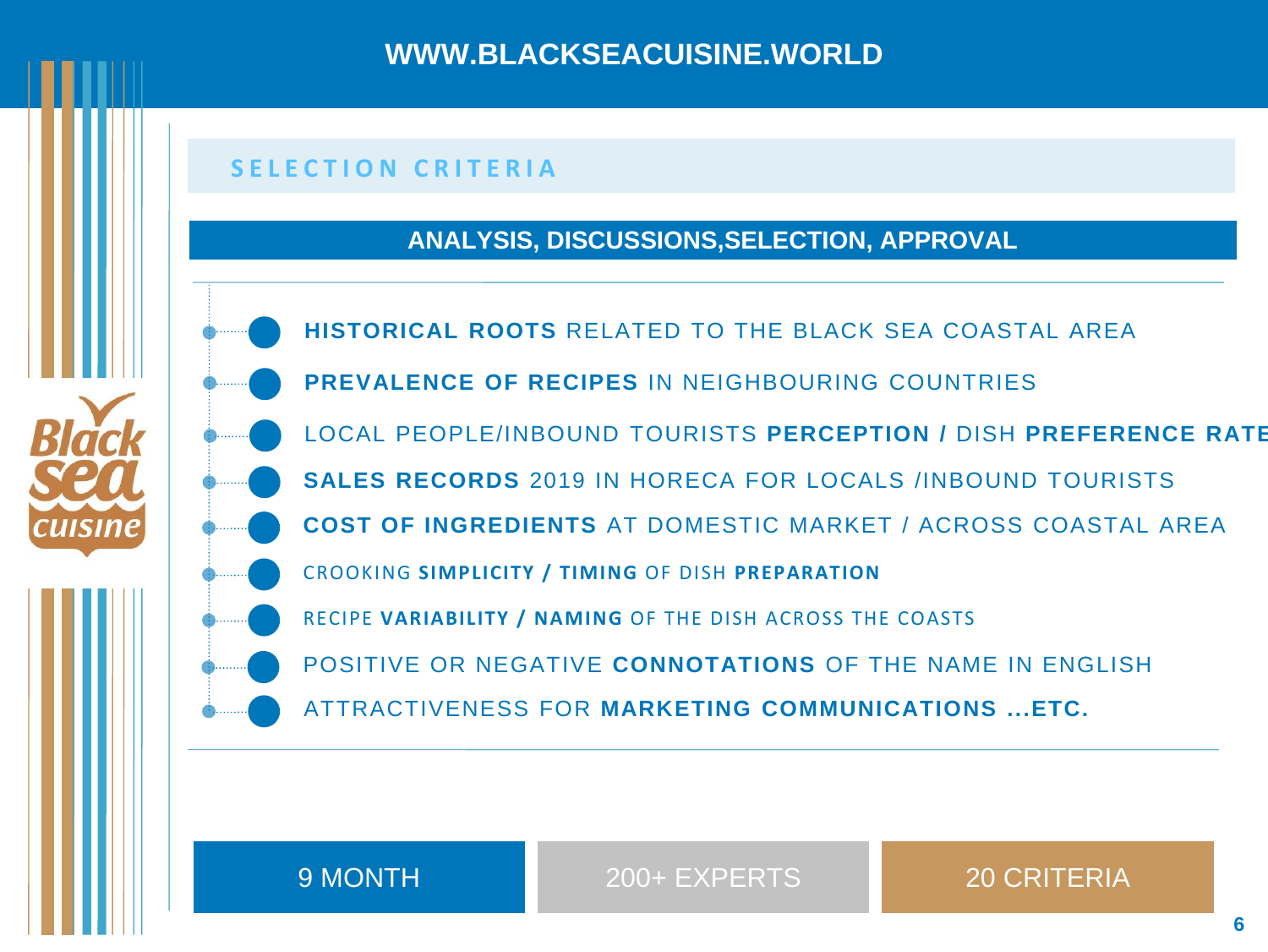## **MAIN INGREDIENTS OF BLACK SEA CUISINE DISHES**

#### **CATEGORIES**



**CUISINE** 

- **VEGETABLES AND NUTS:** AUBERGINES, TOMATOES, BELL PEPPERS, GARLIC, WALNUTS, HAZELNUT
- **MILK PRODUCTS: YOGHURT, BUTTER, WHITE BRINE CHEESE, PASTA FILATA**
- **MEAT AND POULTRY:** LAMB, BEEF & CHICKEN
- **BEANS AND CEREALS:** DRY AND GREEN BEANS, RICE, LENTIL, CORN GRAIN,
- **EGGS**
- **BERRIES:** FIGS, GRAPES
- **FISH AND SEA FRUITS**: HAMSI, SURMULLET, MUSSELS, RAPANA
- **HERBS AND MINERALS:** MINT, PARSLEY, SEA SALT
	- **TEA**

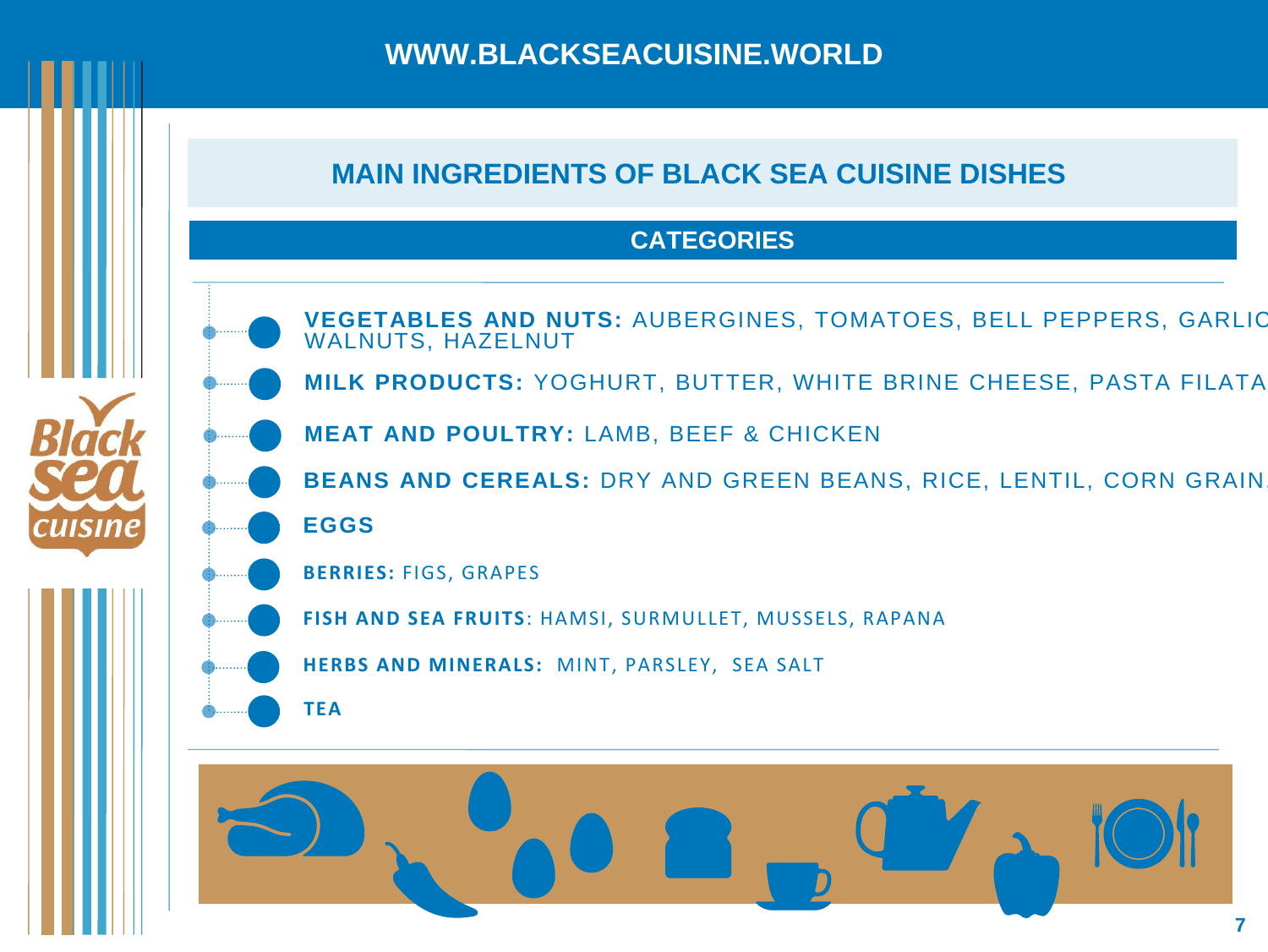

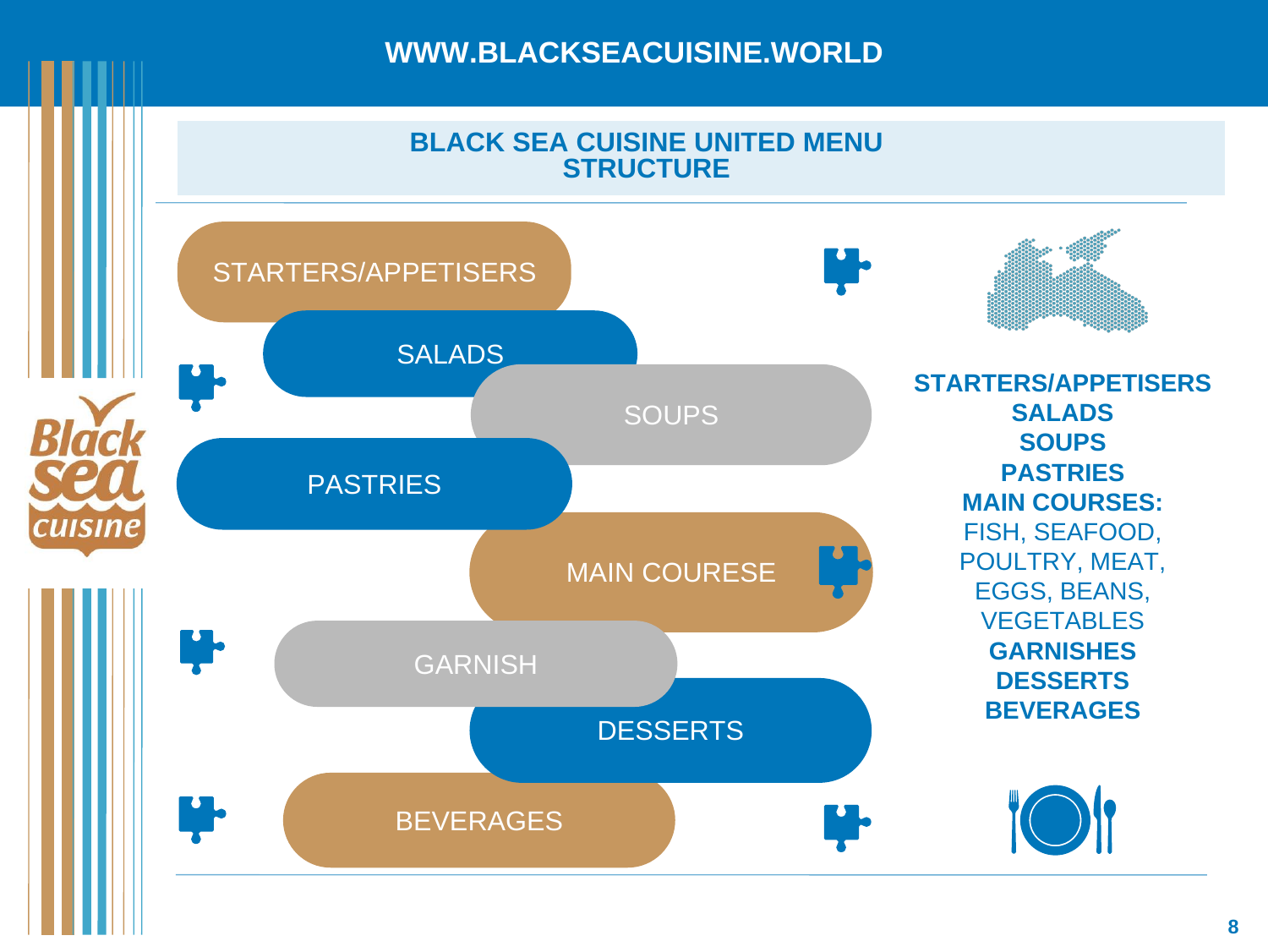